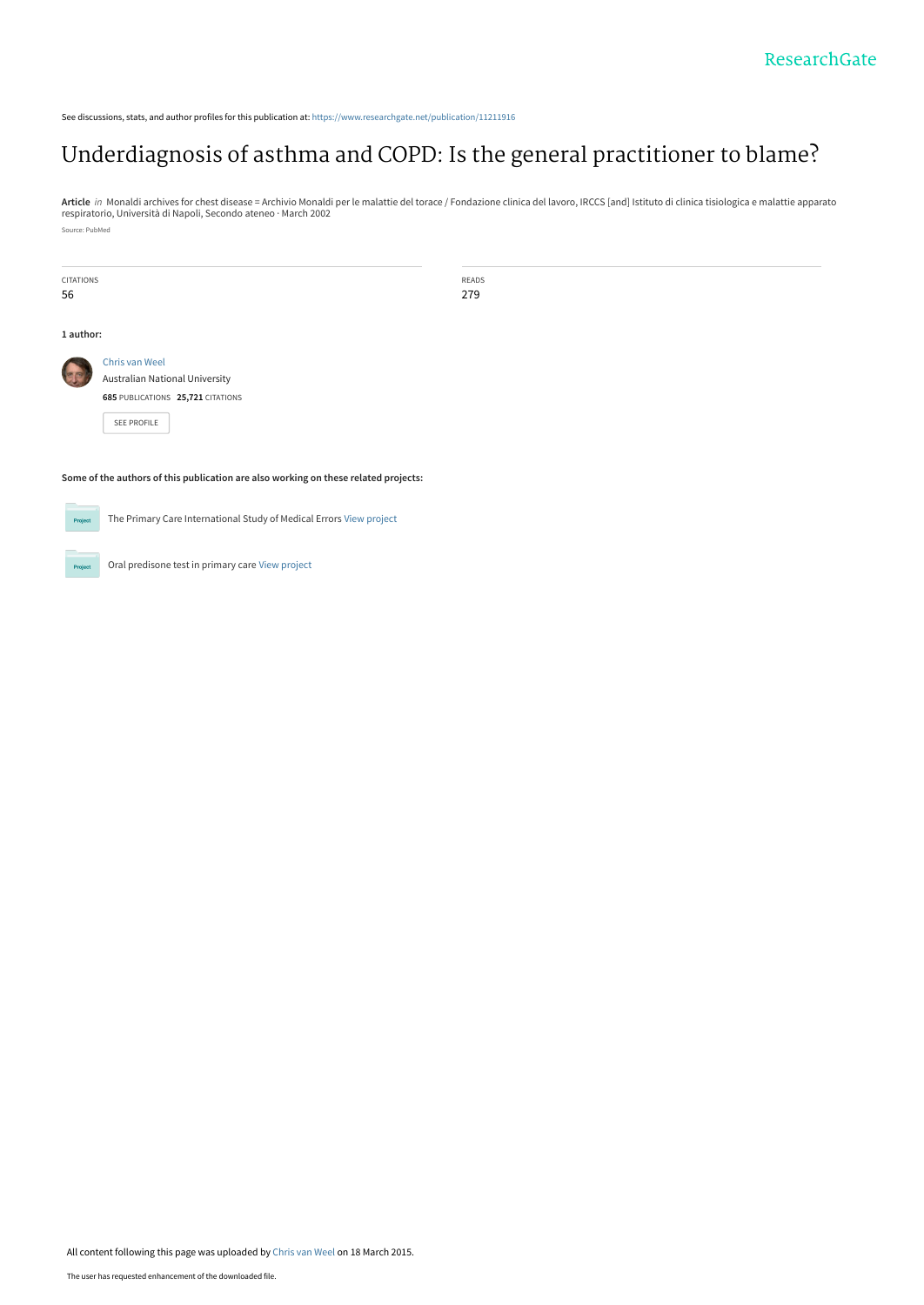# **Underdiagnosis of asthma and COPD: is the general practitioner to blame?**

### C. van Weel

#### **ABSTRACT:** *Underdiagnosis of asthma and COPD: is the general practitioner to blame? C. van Weel.*

**This paper analyses, on the basis of a series of general practice studies, the under-diagnosis of asthma and chronic obstructive pulmonary disease (COPD) in terms of the magnitude of the problem, and the implications and factors that contribute to adequate diagnosis. Most patients with chronic or persistent respiratory signs/symptoms present to the general practitioner (GP) and it is the GP who is usually responsible for diagnosis and treatment. An inherent problem of 'early' diagnosis of asthma and COPD is that signs and symptoms that patients experience must be followed over time to establish their chronic-recurrent nature. This approach fits well – in itself – with the general practice principle of continuity of care.**

**The analysis was mainly based on the "Diagnosis, Intervention and Monitoring of COPD and Asthma (DIM-CA)" study that investigated the hypothesis that** *early* **intervention would enhance the effectiveness of (inhaled corticosteroid) intervention, and for this reason required de-** **tection of patients in as early a stage of their asthma/COPD as possible.**

**Despite the fact that asthma and COPD are being diagnosed more frequently, the proportion of diagnosed to undiagnosed cases has remained stable over the years, pointing to an increase in prevalence in the population. A major factor in under-diagnosis is the fact that patients experience symptoms, but do not present these symptoms to a physician. Reluctance to present symptoms appears to be related to reluctance to take on the role of patient and take (inhaled) medication. This points to patient-perceptions and -values as an important factor in under-diagnosis. This finding is all the more relevant in the light of increasing indications of the value of early treatment.**

**For GPs and primary care these findings are important. They imply that early intervention will only be possible when a case-finding approach, that evaluates pro-active outcome of respiratory signs/symptoms, is combined with an analysis of patients' perceptions and values.** *Monaldi Arch Chest Dis 2002; 57: 1, 65–68.*

*Keywords: Under-diagnosis, asthma, COPD, morbidity, primary care.*

*Department of General Practice, University Medical Centre St Radboud, Nijmegen, The Netherlands.*

*Correspondence: Chris van Weel MD, PhD, FRCGP; Professor and Chair; Department of General Practice; University Medical Centre St Radboud; Nijmegen; e-mail: c.vanweel@hsv.kun.nl*

For a substantial number of patients with asthma and chronic obstructive pulmonary disease (COPD) in the community their condition has not been diagnosed. Potentially, this failure of diagnosis – 'under-diagnosis' – can severely hamper or postpone effective treatment and this makes underdiagnosis such an important issue in the pursuit of optimal care of patients with asthma or COPD. Early detection and diagnosis of illness in the community is the professional domain of the general practitioner (GP, in North America referred to as: family physician) and before embarking in more detail on under-diagnosis of asthma and COPD, it is important to consider the broader context in which illness in general is perceived by individuals and presented and diagnosed.

Primary care provides the interface between community and professional medical care. Of the many signs/symptoms experienced in the community, only about 10% are ever presented to the GP [1, 2], so most remain un-presented, hence un-diagnosed and consequently not professionally treated. Under-diagnosis is a feature of virtually all diseases, including those where treatment is, from a medical professional opinion, highly desirable [2].

This phenomenon is known as the 'iceberg' of morbidity, with the tip of the iceberg indicating the number of cases professionally identified. The professional role of the GP is to identify early signs and symptoms of morbidity, but also to coach the patient in seeking professional care for relevant health problems and rely on self-care where appropriate [3]. The fact that patients do not present experienced health problems is not necessarily negative. In fact it reflects patients' autonomy and self-reliance, which are important societal values. But this causes a true dilemma for the GP to rock the iceberg and pursue the identification of not routinely presented morbidity. Unless there is sound evidence that this yields better outcome of care, GPs are professionally reluctant to practice active case-finding.

This paper reviews the problem of under-diagnosis of asthma and COPD in general practice and the contributing factors. The review is based on empirical data from research of the Nijmegen Department of General Practice: Ongoing Morbidity Surveillance [4,5] and a longitudinal study programme of early detection and intervention of asthma and COPD in general practice, the Diagno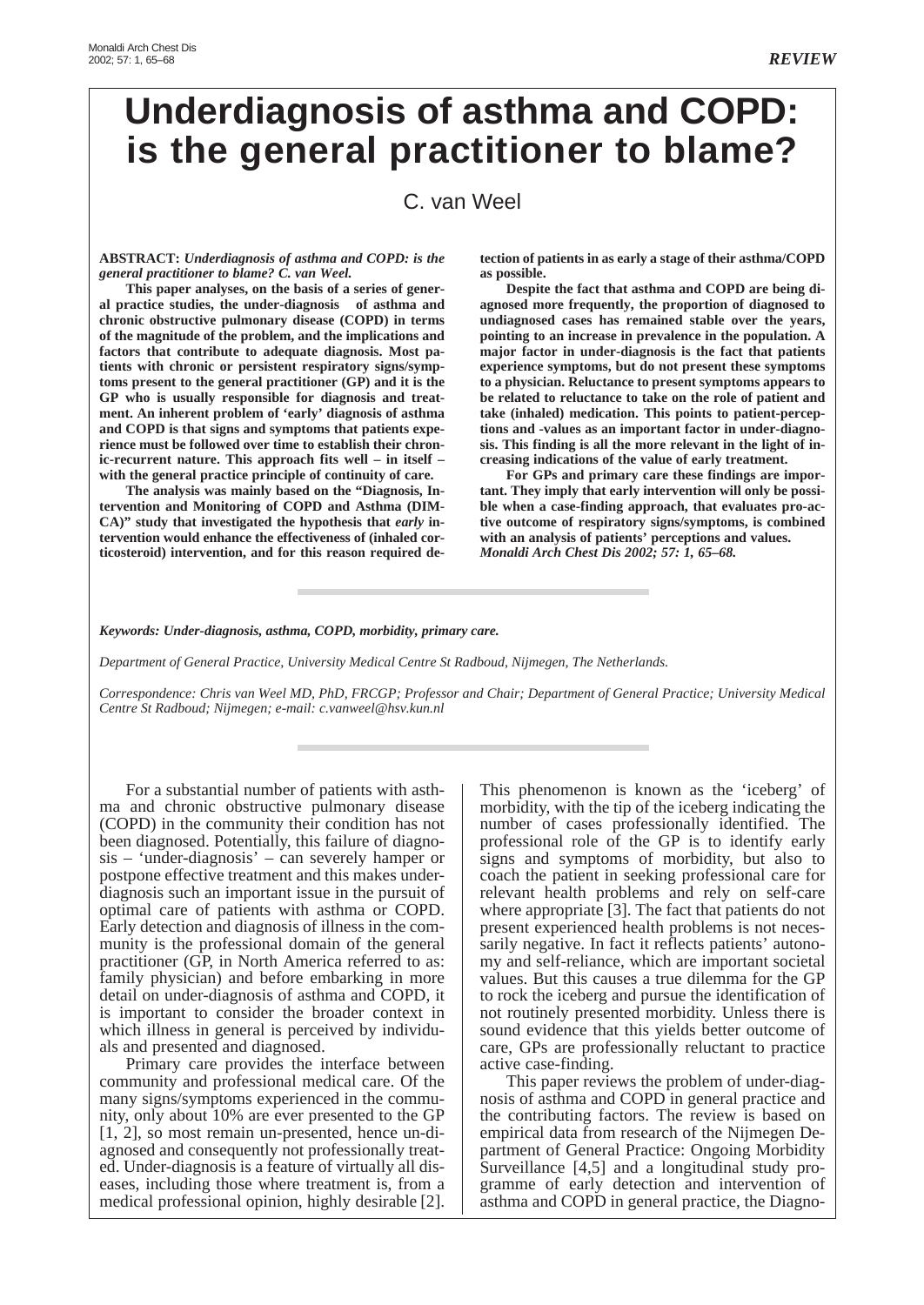sis, Intervention and Monitoring of COPD and Asthma (DIMCA) study [6]. The exploration will focus on:

- the implications of under-diagnosis;
- the magnitude of the problem;
- the factors that contribute.

#### **Implications of under-diagnosis: the hypothesis**

For many years the iceberg phenomenon of asthma and COPD has been well documented [7] raising concern about the long-term consequences of delayed treatment, in particular the irreversible loss of pulmonary function (figure 1). This concern was fuelled by the finding of our group in the early 1990s that irreversible loss of pulmonary function was a feature in patients with asthma/COPD in general practice [8]. Particularly when additional treatment with inhaled anti-inflammatory treatment modified this development [9], the potential health gains, in terms of pulmonary function, of long-term intervention in asthma/COPD could be expected. This made it particularly relevant to revisit the problem of under-diagnosis of asthma and COPD. The DIMCA study was based on the hypothesis that *early* intervention would enhance the effectiveness of (inhaled corticosteroid) intervention (figure 1), and for that reason detection of patients in as early a stage of their asthma/COPD was required.

#### **Effectiveness of early intervention: the DIMCA study**

The DIMCA study was based on the practice population of ten general practices in the Nijmegen region. Its objective was to assess the effectiveness of inhaled corticosteroid treatment on symptoms, quality of life and in particular pulmonary function in subjects with early signs and symptoms of asthma or COPD. Selection therefore included those with 'minimal' signs/symptoms (figure 2). A 10% sample of the adults (aged 18–70 years) never diagnosed with asthma or COPD before were invited to participate in the case-finding phase. Case-finding followed two consecutive steps: first, all subjects were screened for signs/symptoms of asthma/COPD, and those screening positive were monitored for up to two years, to select patients for three intervention studies. The programme assessed: a) the effectiveness of the inhaled corticosteroid intervention for defined groups of patients; and b) the effectiveness of the early detection and treatment strategy, in comparison to normal care.

In just under half the subjects screened, signs/symptoms of asthma/COPD were identified, the large majority on the basis of *symptoms*. By monitoring, this group could be divided into four subgroups:

- 1) subjects with persistent, substantial airflow obstruction: 7% of the population;
- 2) subjects with accelerated decline of pulmonary function: 12% of the population;
- 3) subjects with persistent mild signs/symptoms: 19% of the population;
- 4) subjects in whom no persistent signs/symptoms of their airways could be demonstrated: 12% of the population (screening 'false positive') [6].

Intervention with inhaled corticosteroids was effective in the groups 1 and 2, and as a consequence, the whole approach from screening through monitoring to intervention was cost-effective. But the intervention in the group with persistent signs/symptoms failed to be effective [10]. From this it could be concluded that: a) detection of early cases of asthma/COPD is possible at the expense of a one-in-four false positive diagnosis;

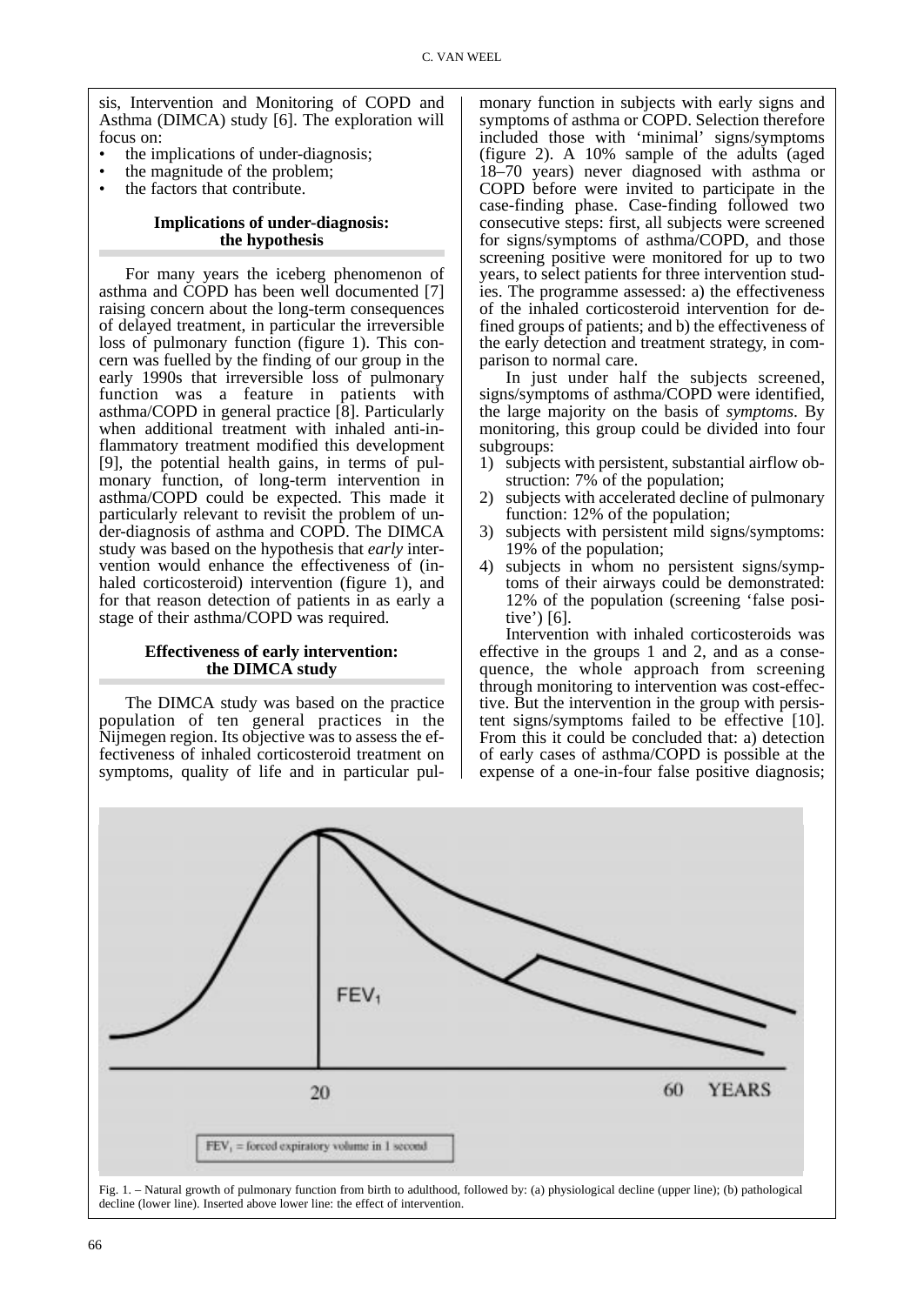

Fig. 2. – Design of the Diagnosis, Intervention and Monitoring of COPD and Asthma (DIMCA) study. From: [6].

and b) about 40 % of those selected do not benefit from treatment.

#### **Scale of the problem**

The DIMCA study pointed to substantial under-diagnosis. To put the issue in perspective it was possible to compare the DIMCA findings of 1992 to the situation in Dutch general practice in 1977: in the 15-year period the prevalence of asthma and COPD in general practice did increase from about 2/1,000 to 5/1,000 [7,11]. The increase in numbers of cases under treatment was, however, accompanied by an overall increase in population prevalence, including an increase of unidentified cases. An important difference, however, between 1977 and 1992 was the relation of diagnosis to severity of signs/symptoms. In 1977 under-diagnosis was present to a comparable degree in all levels of severity [7], whereas in 1992 under-diagnosis was by and large restricted to the cases of mild-severity [11].

#### **Determinants of under-diagnosis**

There are important physician-related factors in under-diagnosis and guidelines have provided the necessary knowledge and indicated the required skills to promote early detection. In particular spirometry is now available for diagnostic routine in primary care to a large extent.

Patient-related factors in under-diagnosis, however, are less well documented. The DIMCA study gave a number of important indications of the role patient-factors may play. Participation in the study demanded a strong commitment from the participants as it required not only their attendance at a screening session but, during the two-year followup programme, participants had to visit their GP every three months, the long-function laboratory

twice a year and complete self-recording of signs/symptoms in diaries. Yet, participation was high, up until the time these same subjects were invited to undergo treatment. More than half of them declined the invitation of treatment [12], mainly arguing that they did not consider themselves ill enough and did not like taking drugs [13]. These – by and large unsystematically collected – observations are in accordance with findings of two other studies in the Nijmegen Academic General Practice network. Bottema studied the prevalence of asthma or COPD in general practice, and concluded that a major reason for inadequate treatment was patients' drop-out: a life-time asthma/COPD patient career lasted between 1 and 10 years, with the majority clustering around 2–4 years [14]. This was despite the fact that the *practices* studied, were university-linked and made substantial efforts to enhance continuity of care. KOLNAAR *et al.* screened adolescents and again discovered substantial numbers of undiagnosed asthma. All newly detected cases and their parents were advised to contact their GP and were offered an appointment. However, in the end less than 30% in fact did visit their GP to follow-up the findings at screening [5].

#### **Under-diagnosis: conclusions**

Under-diagnosis remains a substantial feature of asthma and COPD, but it particularly involves those with mild signs/symptoms, who have least to gain from intervention. In the first place there is a need for more evidence of the exact health improvements from interventions in patients with mild signs/symptoms. *If* such evidence can be presented, it is quite likely that case-finding and treatment will also be cost-effective. As long as this evidence is lacking, case-finding should focus on patients with more severe signs/symptoms of asthma or COPD.

Physician-related factors are important and efforts to address these by better implementation of guidelines and post-graduate training should be continued. Better access to pulmonary function testing facilities should also be promoted. In this way, adequate diagnosis and treatment of asthma and COPD can be further improved. But at the same time it ought to be acknowledged that part of the problem of under-diagnosis is related to diagnostic uncertainty, and coping with this uncertainty will always be part of general practice.

This analysis has pointed to the fact that patient-related factors are also important in explaining under-diagnosis, but these factors are poorly understood and deserve more attention. It looks as though patient autonomy and the wish to decline effective treatment play a role. This hampers adequate treatment, but at the same time these considerations are related to important societal norms and values. In conclusion, it is too simplistic to blame under-diagnosis on professional shortcomings of GPs. It is recommended to stimulate GPs to act as clinical council of their patients with (signs/symptoms of) asthma or COPD. In this council professional and lay norms and values can